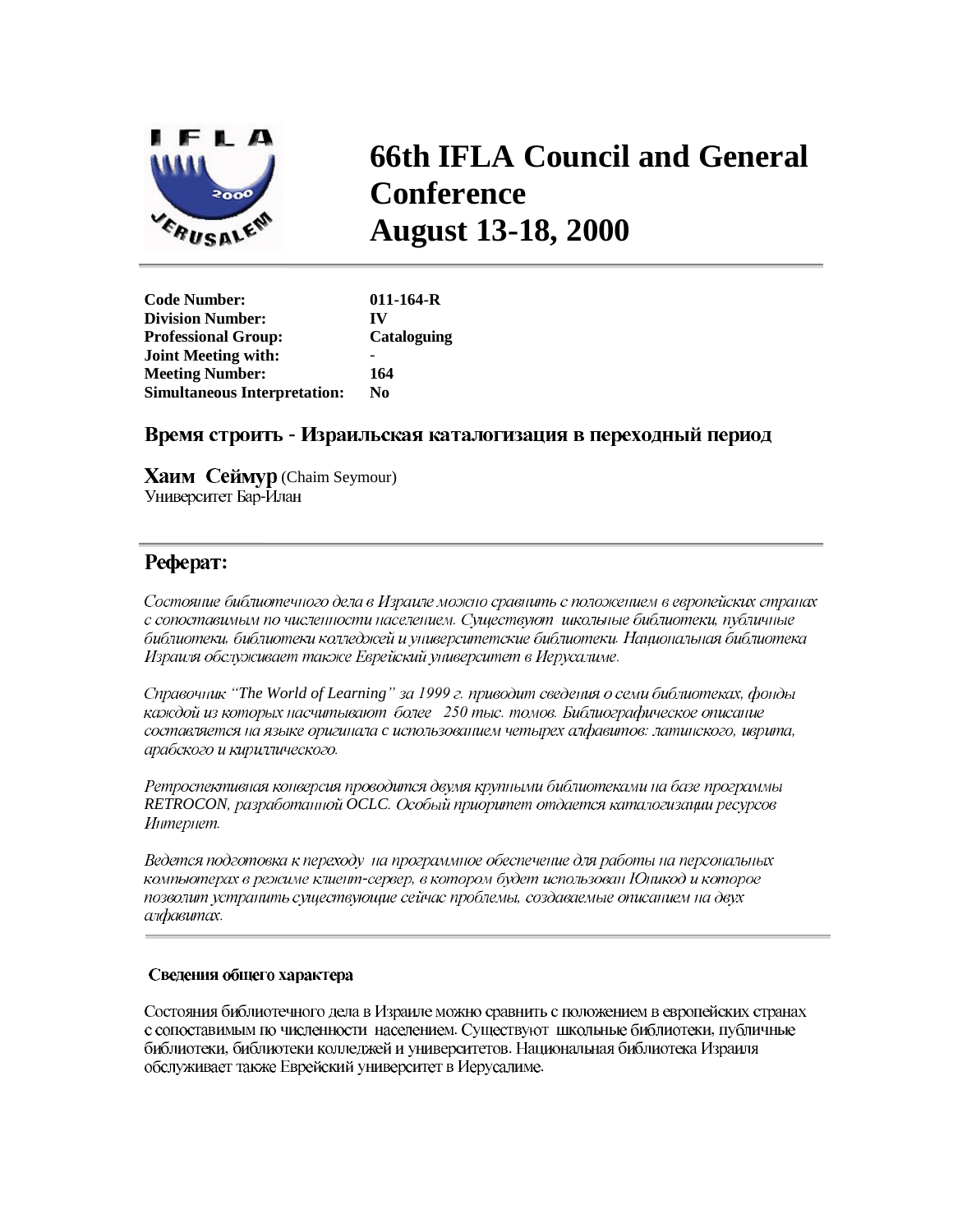Справочник "The World of Learning" за 1999 г. приводит сведения о семи библиотеках, фонды каждой из которых насчитывают более чем 250 тыс. томов.

| Библиотека                    | Объем фонда | Текущая периодика |
|-------------------------------|-------------|-------------------|
| Институт Вейцманна            | 250 000     | 1450              |
| Университет имени Бен-Гуриона | 720 000     | 5 0 0 0           |
| Университет в Хайфе           | 780 000     | 8 0 0 0           |
| Университет Бар-Илан          | 850 000     | 4 5 0 0           |
| Университет в Тель-Авиве      | 880 000     | 4 800             |
| Технион                       | 900 000     | 5 0 0 0           |
| Еврейская национальная и      |             |                   |
| университетская библиотека    | 4 млн.      | 15 000            |

Необходимо отметить, что все крупные библиотеки являются также и университетскими библиотеками.

# Положение, существовавшее ранее

Можно сказать, что по некоторым параметрам каталогизация в Израиле находится на более высоком уровне, чем в Соединенных Штатах. Крупные библиотеки Израиля являются членами одной и той же сети научных библиотек и используют одно и то же программное обеспечение, Aleph. Библиотечная сеть объединена не только через Интернет, но и общим для страны внутренним программным обеспечением. Латинизация используется редко. Многие израильские библиотеки используют четыре алфавита: латиницу, иврит, арабское письмо и кириллицу. В том случае, если терминал или ПК не имеет средств отображения арабского или кириллического письма, арабские знаки транслитерируются знаками иврита, а кириллица знаками латиницы автоматически. Так решается проблема отображения. При поиске, тем не менее, используются арабские или кириллические знаки. В системе используются знаки двух алфавитов. Компьютеру сообщается о том, какой шрифт выбрать, путем набора кода в начале строки [5, с.183]. Буквы латинского алфавита могут быть вставлены в текст на иврите, но буквы иврита нельзя вставить в текст ни на одном из европейских языков.

Система базируется на ASCII. При работе с текстом на иврите ASCII (Американский стандартный код для обмена информацией, состоящий из 224 символов) заменяется буквами иврита. Такие библиотеки, как библиотека Еврейского университета или библиотека Университета в Хайфе, которые были пионерами автоматизации, поплатились за это. Их ранние системы базировались на менее совершенных компьютерах, с использованием ASCII, состоящего из 128 символов, который обеспечивал применение только двух алфавитов. Буквы иврита заменяли строчные буквы английского алфавита, а каталоги велись на прописных буквах английского алфавита и на иврите. Даже сегодня израильские библиотеки, за исключением Национальной, не используют диакритические знаки, такие как умляут и т.д. [5, с.160]. Большинство израильских библиотек не применяют форматы MARC, используя двоичные коды полей, которые во многих случаях являются гораздо более общими, чем поля формата MARC.

Многие сети пользуются более ранней версией Aleph - Aleph 3. Новая версия, Aleph 500, полностью функциональна на многих сайтах за пределами Израиля. Aleph 500 – современная система для ПК, работающего в режиме клиент-сервер, которая потребует реорганизации нашей системы. Распространяемый на первом этапе Aleph 500 не обеспечивал возможность использования знаков иврита и поэтому не подходил для использования в Израиле. В настоящее время ставится цель - переоборудовать крупные израильские библиотеки к лету 2001 года.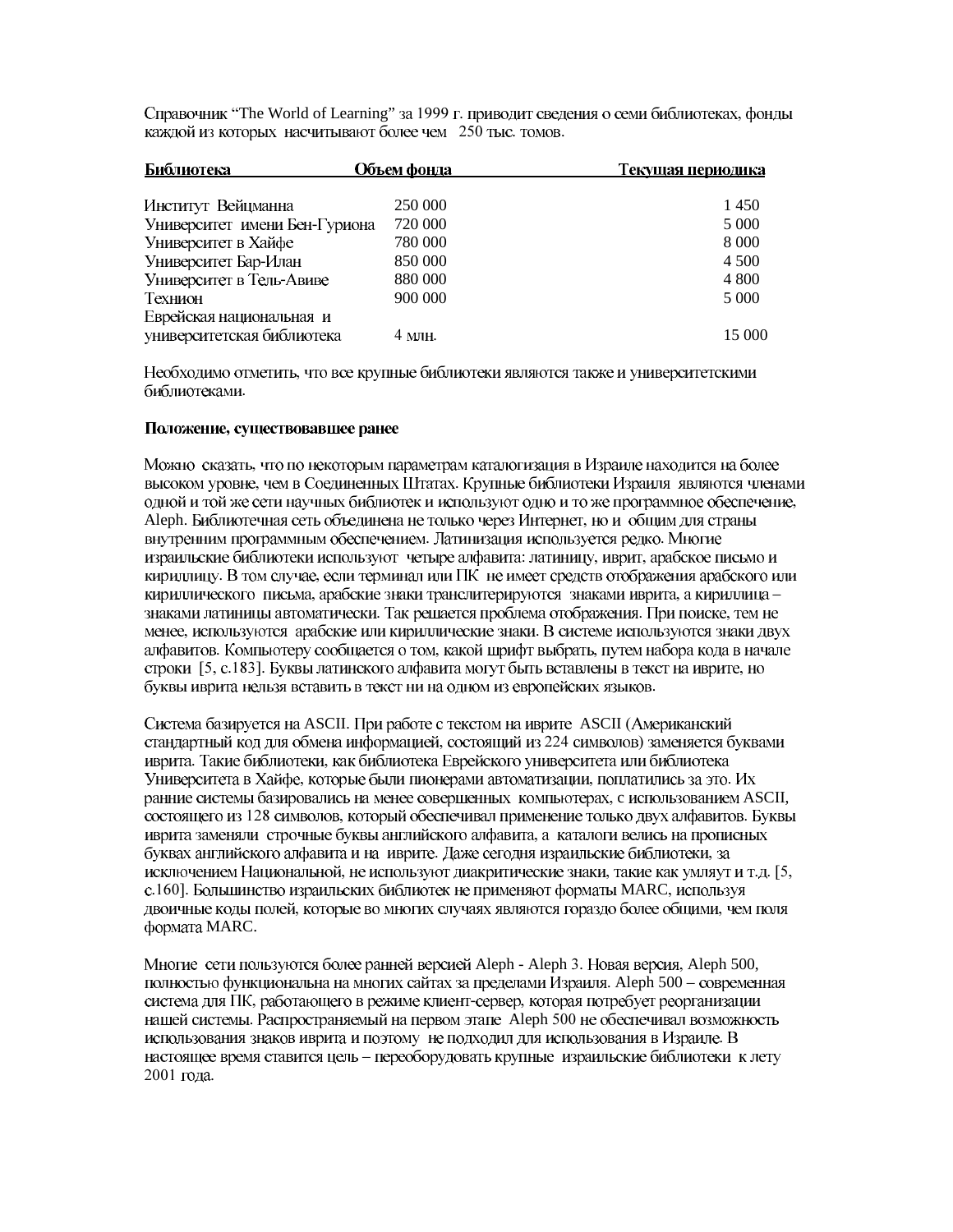#### Время строить (или изменять)

#### Ретроспективная конверсия

Вузовские библиотеки использовали различные методы ретроспективной конверсии. Библиотека кампуса Маунт Скопус Еврейского университета была закрыта на несколько месяцев и открылась полностью автоматизированной. В библиотеке Университета в Хайфе делались краткие записи с последующим расширением. К 1997 г. только три крупные библиотеки еще не завершили ретроспективную конверсию своих каталогов. В 1997 г. Университет Бар-Илан первым из израильских университетов заключил контракт на выполнение ретроконверсии. Для европейских языков воспользовались программой RETROCON OCLC. После преодоления проблем, связанных с адаптацией записей в формате МАRС к принятому в библиотеках Израиля формату, Университет Бар-Илан предпринял частичное конвертирование записей, составленных по AACR 1, в более современную форму [9]. Логические тесты выявляют несоответствия в авторитетных файлах, вызванные вводом записей OCLC. Еврейский университет начал работу по контрактам в 1999 г., и Библиотека Сораски (Sourasky) Университета в Тель-Авиве также рассматривает возможность использования программы RETROCON.

#### Каталогизация ресурсов Интернет

Из всех изменений, происшедших за последние 10 лет, изменения в области каталогизации ресурсов Интернет, как я полагаю, были самыми радикальными. Изменилась вся концепция библиотеки и каталога. В прошлом каталогизатор отвечал за описание всех материалов в фонде библиотеки. В настоящее время библиотечный каталог отражает материалы, находящиеся вне библиотеки, но доступные ее пользователям. Сейчас мы вынуждены осуществлять каталогизацию выборочно, так как 100-процентный охват имеющегося в наличии материала стал невозможен. Я обсуждал эту тему в израильском библиотечном журнале "Meda veSafranut" в 1996 г. В то время ОСLС только начал эксперимент NTERCAT, и библиотека Университета в Хайфе также только что приступила к аналогичному эксперименту.

Тремя годами позже сентябрьский номер "Meda veSafranut" за 1999 г. публикует три статьи по проблемам каталогизации ресурсов Интернет. Aharoni [2] описывает методику каталогизации, принятую в библиотеке факультета биологии и медицины Университета в Тель-Авиве, которая основывается на присоединении электронных версий периодических изданий к описаниям печатной версии. Описания электронных периодических изданий, приобретенных консорциумом университетов Израиля, отражены в Сводном каталоге периодических изданий. Библиотеки, являющиеся членами консорциума, могут свободно заимствовать эти данные. Eliyahu & Kedar [4] обсуждают "Даблинский стандарт". Shai [11] из библиотеки Университета в Хайфе делает выводы, основанные на четырехгодичном эксперименте. В этой библиотеке описываются не только электронные журналы и базы данных, но и веб-сайты. Когда я писал свою статью [10], вопрос состоял в том, надо ли нам присоединяться к эксперименту библиотеки Университета в Хайфе. Сегодня мы говорим о том, что описывать, а не о том, стоит ли описывать.

# Переход на MARC-формат

Израильский комитет по MARC на своем заседании в 1998 г. определил главные проблемы, которые необходимо решить как часть перехода от Aleph 3 к Aleph 500.

1. Было решено, что прежде чем перейти к формату MARC, библиотеки, использующие только прописные буквы латинского алфавита, введут строчные буквы. Записи будут сверяться с существующими в других библиотеках записями, содержащими прописные и строчные буквы, и, в случае полного соответствия, прописные буквы автоматически заменятся смешанным набором знаков.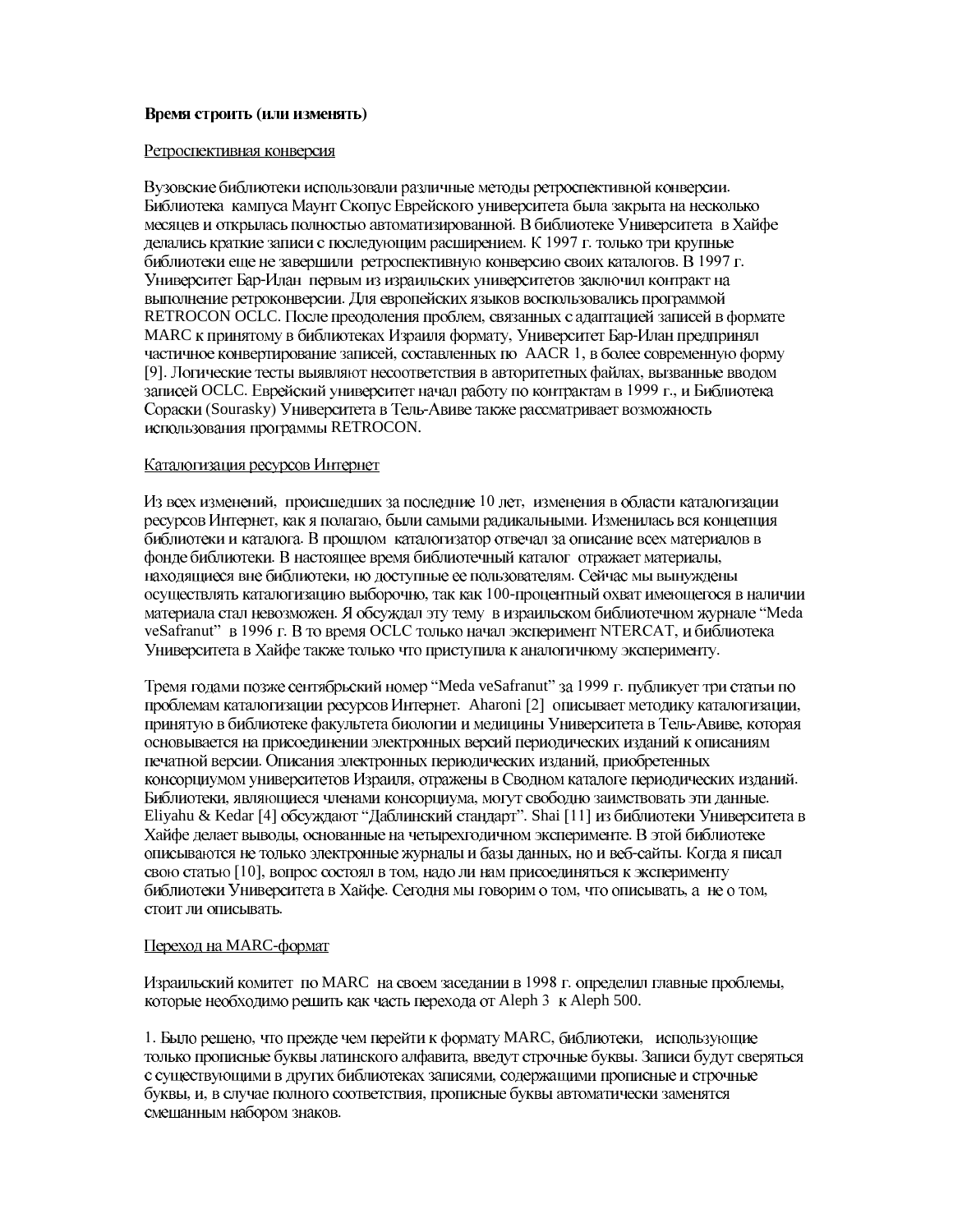2. Формат MARC в Израиле не будет идентичен формату USMARC. Записи на иврите не будут латинизироваться. Была выражена неудовлетворенность пунктуацией ISBD. Было выработано общее соглашение по принятию стандарта на "основную запись" для оригинальной каталогизации. В Иерусалиме и Тель-Авиве были организованы курсы по обучению работе в формате MARC. Подобных курсов в будущем понадобится еще больше.

3. Переход к Aleph 500 также предполагает обучение людей, работающих в локальных сетях, пользованию персональными компьютерами. Действительный обмен записями может преподнести много неожиданных проблем.

Университетские библиотеки должны принять тактическое решение: предпочтительней ли ввести формат MARC на основе Aleph 3 и отдельно перейти к Aleph 500 или объединить два крупных изменения, т.е. совершить две малых революции или одну большую революцию. На текущий момент Национальная библиотека Израиля закончила переход на формат MARC, а библиотека Университета в Хайфе находится в середине процесса. Еще ряд библиотек ждут своей очереди.

# Юникод и два алфавита

1 ноября 1999 г. Ex Libris, являющийся владельцем программы Aleph, объявил, что они присоединились к Консорциуму Юникод [7]. Юникод поможет разрешить ряд проблем в Израиле. В алфавите иврита большинство букв обозначают согласные. Гласные обозначаются дополнительными элементами над или под буквами. В основном, письменный иврит не передает гласные, и израильтяне привыкли к чтению и пониманию слов по контексту. Тем не менее существуют два правила правописания - "краткое" и "полное". Полное правописание использует две буквы для передачи гласных и очень распространено в современном иврите. При кратком правописании в некоторых случаях могут возникнуть разночтения. В нормативных текстах израильские издательства имеют тенденцию применять буквы для передачи гласных только в случаях, когда может возникнуть двоякое толкование содержания.

В библиотеках предпочитают пользоваться "краткой" орфографией. Процессоры Word с алфавитом иврита дают возможность передачи гласных, но библиотечное программное обеспечение не имеет этих средств. По ASCII иврит имеет 27 букв. Юникод предлагает 82 буквы, включая комбинацию каждой буквы с любой возможной гласной [5, с.164]. Использование Юникода поможет библиотекам исключить опасность двоякого толкования записей в своих каталогах.

Я совсем не уверен в том, что мы все будем довольны, когда не сможем больше ссылаться на технические причины, мешающие нам использовать диакритику в европейских языках.

В настоящее время USMARC предлагает более эффективное решение проблемы двух алфавитов, чем Aleph [3]. То, что Юникод дифференцирует хранение и отобрражение, только поможет улучшить Aleph.

Недостатки Юникода, с израильской точки зрения, видятся в необходимости минимальных дополнительных средств для обработки большего набора знаков и в необходимости дополнительного объема памяти. В случае с ивритом алгоритм для преобразования символов в буквы будет более сложным, чем существующий алгоритм, т.к. знаки пунктуации и другие специфические знаки являются общими для другого алфавита..

# Заключение

Есть хорошо известное присловье: "Вам бы жить в интересные времена". Нет сомнений в том, что времена сейчас интересные для всех каталогизаторов в целом и для израильских